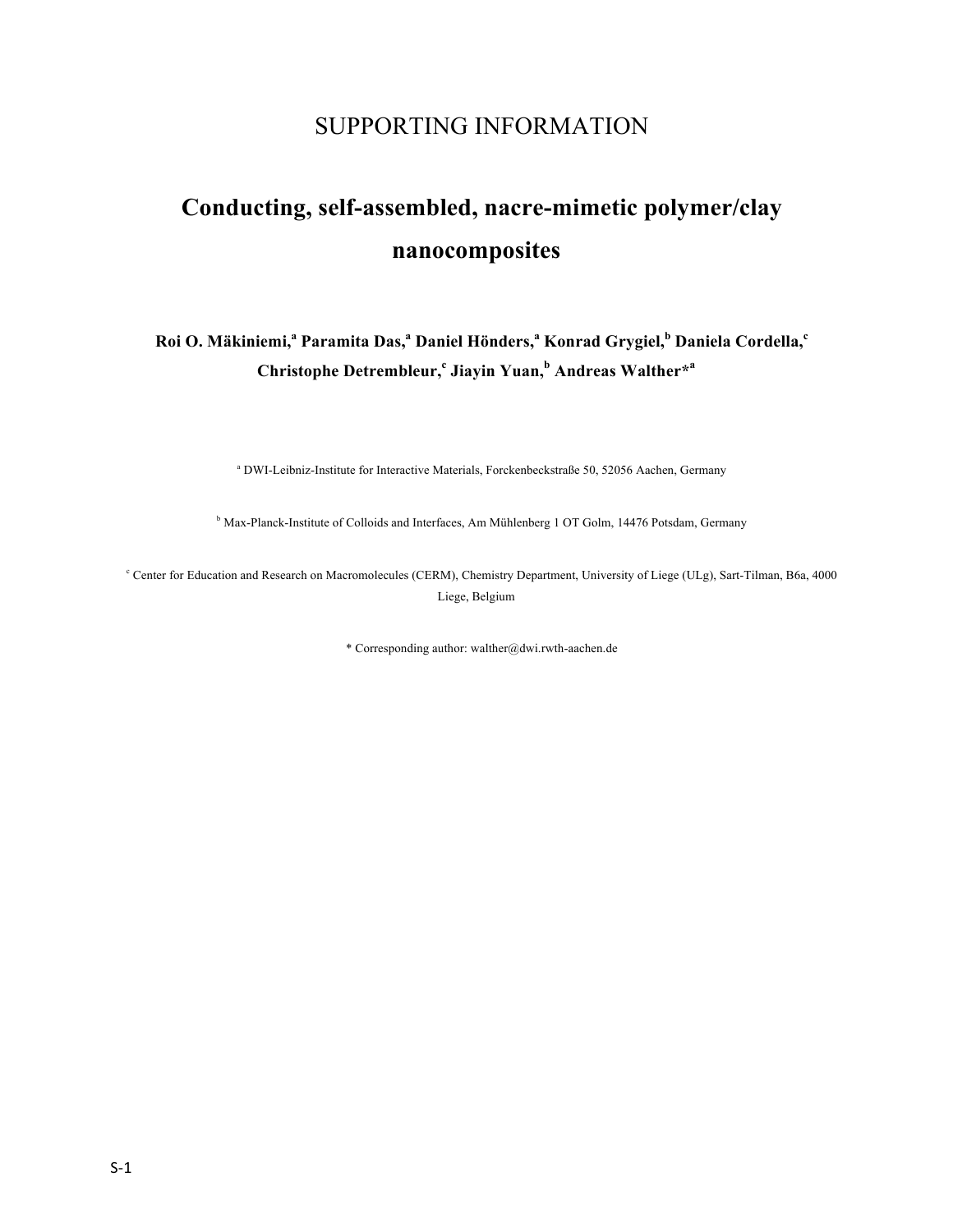#### **1. Materials**

High conductivity grade poly(3,4-ethylenedioxythiophene)-poly(styrene sulfonate) ("PEDOT:PSS") was purchased from Sigma Aldrich as an aqueous surfactant-free dispersion with 1.1 wt% polymer and was used as received.

Poly(*N*-ethyl-3-vinylimidazolium dicyanamide) (PIL) with an apparent molecular weight  $M_n \approx 14$  kg/mol was synthesized by free radical polymerization. In detail, 5 g of IL monomer *N*-ethyl-3-vinylimidazolium dicyanamide and 100 mg of initiator VA86 were dissolved together in 50 mL of water. After removing the air by vacuum and back-filling the bottle with argon, the reactor was placed in an oil bath at 85 °C for overnight. After cooling down, the mixture was precipitated twice in THF. After drying at 60 °C under vacuum till constant weight, 3.5 g of polymer product was obtained. The PIL with a higher apparent molecular weigh  $M_n \approx 78$  kg/mol was synthesized by cobalt-mediated radical polymerization (CMRP) of *N*-ethyl-3-vinylimidazolium bromide in water according to a procedure reported elsewhere (Cordella et al. ACS Macro Lett., 2014, 3 (12), 1276–1280). Briefly, *N*-ethyl-3-vinylimidazolium bromide was polymerized by an organocobalt(III) complex  $(R-(CH_2-CHOAc)<sub>4</sub>-Co(acac)<sub>2</sub>$ ;  $R =$  primary radical from the decomposition of V70) in water until high monomer conversion (96 %) at 30 °C. The polymerization was then quenched by the addition of a solution of TEMPO in tetrahydrofuran. The polymer was finally purified by dialysis in water (dialysis membrane: Spectrapor MWCO 1000 Da) before lyophilisation.

To replace bromide by dicyanamide as the anion, 1 g of poly(1-ethyl-3-vinylimidazolium bromide) was dissolved in 100 mL of Milli-Q water and 4.4 g of sodium dicyanamide (dicyanamide/Br molar ratio 10/1) were added. The mixture was stirred for 30 min. The polymer precipitates stick to the glass wall and the clean solution was decanted. The polymers were then directly re-dissolved in 100 mL of water. This procedure was repeated for 5 times to complete the anion exchange. The polymers were finally dissolved in Milli-Q water as 1.0 wt% solutions for preparation.

Synthetic Sumecton nanoclay was donated by Kunimine Industries and used as received. The cationic exchange capacity is CEC =  $0.71 - 0.99$  meq/g. Platelet thickness of 1 nm and aspect ratio of 140 were determined by statistical image analysis using scanning electron microscopy.

#### **2. Methods**

Sumecton nanoclay dispersions were prepared as 0.5 wt% mixtures in Milli-Q water and strongly stirred overnight. The resulting suspensions were then sedimented overnight. After discarding the sediment, dispersions of 0.4 - 0.5 wt% Sumecton (determined via gravimetry) were obtained.

To prepare the nanoclay/polymer core/shell nanoplatelets, the nanoclay dispersion was slowly added to a strongly stirred polymer solution until a weight ratio of 33/67 clay/polymer was achieved. After stirring for 1 h, excess polymer was removed through centrifugation at 10 000 rpm and redispersion of the resulting sediment. This core/shell nanoplatelet dispersion was then degassed in a rotary evaporator, cast into petri dishes and dried at 50°C overnight to obtain nacre-mimetic nanocomposite films.

#### **3. Analysis**

Size exclusion chromatography (SEC) was carried out in aqueous buffer solution of sodium acetate (0.1 M) with 20 % of methanol (flow rate: 1 mL min-1) at 25 °C on a Thermo-Fischer-Scientific p-100 equipped with a UV-detector UV-2000 and a Wyatt RI detector optilab-DSP-Interferometric